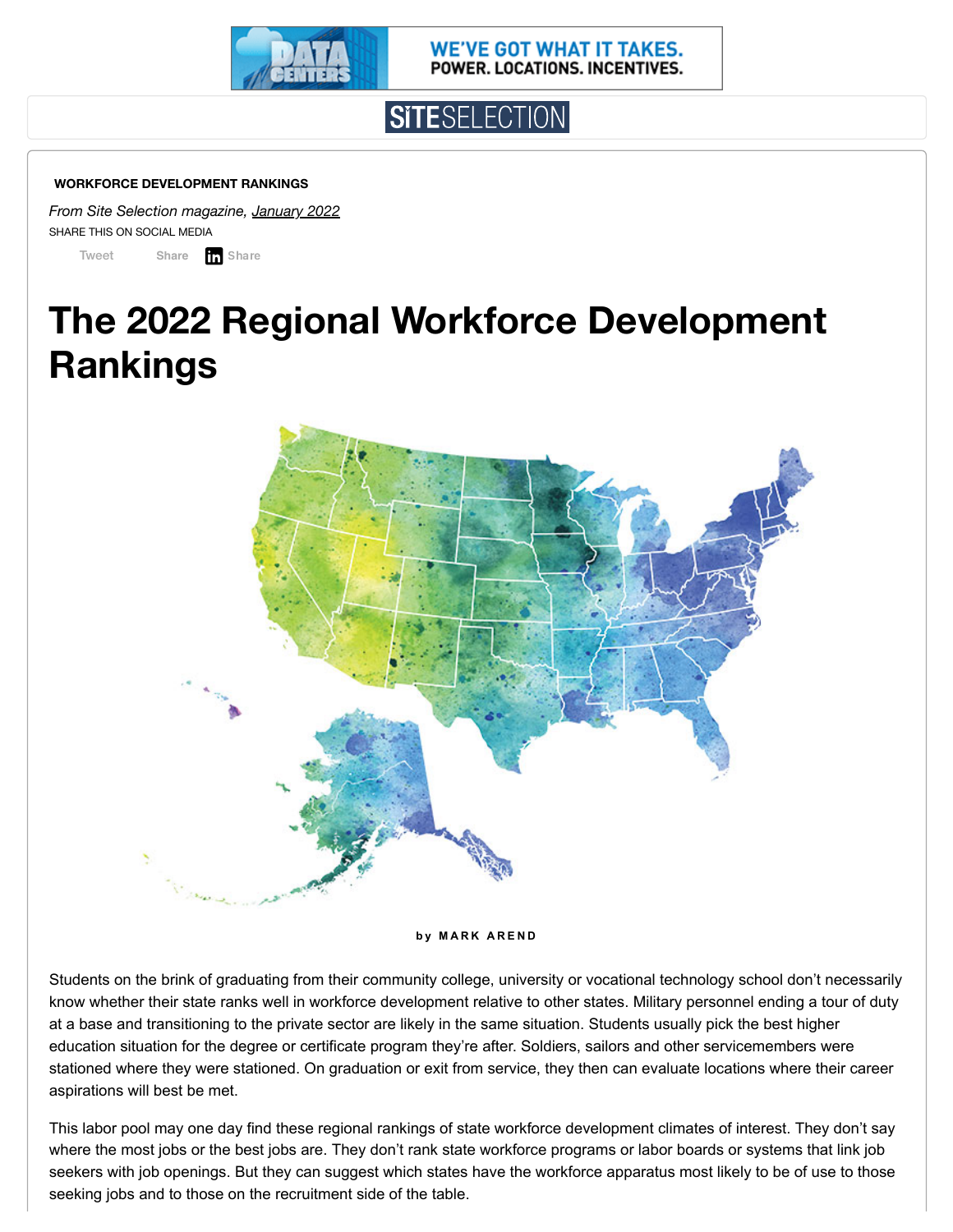The rankings are based on an index of objective criteria that apply to all 50 states. The criteria are: (1) CNBC's America's Top States for Business 2021 Workforce and Education sub-ranking; (2) U.S. News' 2021 Best States for Education rankings; (3) ACT National Career Readiness Certificates for 2021; (4) the Workforce Preparation and Development component of the Council for Community and Economic Research's State Economic Development Program Expenditures Database; and (5) whether or not the charge of the state workforce board or council that connects education to workforce development goes beyond the requirements of the Workforce Innovation and Opportunity Act of 2014, according to the Education and Workforce Development Connections 2021 report from the Education Commission of the United States.

| <b>Northeast</b>          | 2021                      | 2020                    |
|---------------------------|---------------------------|-------------------------|
| New York                  | 1                         | 5                       |
| New Jersey                | $\sqrt{2}$                | 8                       |
| Connecticut               | $\mathsf 3$               | $\overline{\mathbf{4}}$ |
| Vermont                   | $\overline{\mathbf{4}}$   | 3                       |
| New Hampshire             | $\sqrt{5}$                | 1                       |
| Massachusettes            | $\,6\,$                   | $\overline{2}$          |
| Pennsylvania              | $\overline{7}$            | $\overline{7}$          |
| Maine                     | $\bf 8$                   | 9                       |
| Rhode Island              | $\boldsymbol{9}$          | 6                       |
| <b>East North Central</b> | 2021                      | 2020                    |
| Indiana                   | 1                         | $\sqrt{2}$              |
| Illinois                  | $\overline{2}$            | $\sqrt{5}$              |
| Ohio                      | 3                         | 3                       |
| Michigan                  | $\overline{\mathbf{4}}$   | 4                       |
| Wisconsin                 | 5                         | 1                       |
|                           |                           |                         |
| <b>South Atlantic</b>     | 2021                      | 2020                    |
| Virginia                  | 1                         | $\boldsymbol{2}$        |
| North Carolina            | $\overline{2}$            | 1                       |
| Florida                   | $\ensuremath{\mathsf{3}}$ | 4                       |
| Georgia                   | $\overline{\mathbf{4}}$   | 3                       |
| Maryland                  | 5                         | 6                       |
| South Carolina            | $\,6$                     | 5                       |
| Delaware                  | $\overline{7}$            | $\overline{7}$          |
| West Virginia             | $\bf 8$                   | $\bf 8$                 |
|                           |                           |                         |
| <b>South Central</b>      | 2021                      | 2020                    |
| Alabama                   | 1                         | $\,6$                   |
| Arkansas                  | $\boldsymbol{2}$          | $\overline{7}$          |
| Louisiana                 | $\ensuremath{\mathsf{3}}$ | 8                       |
| Texas                     | 4                         | $\mathbf 2$             |
| Tennessee                 | $\mathbf 5$               | 1                       |
| Mississippi               | 6                         | $\sqrt{5}$              |
| Oklahoma                  | $\overline{7}$            | $\mathfrak{S}$          |
| Kentucky                  | 8                         | 4                       |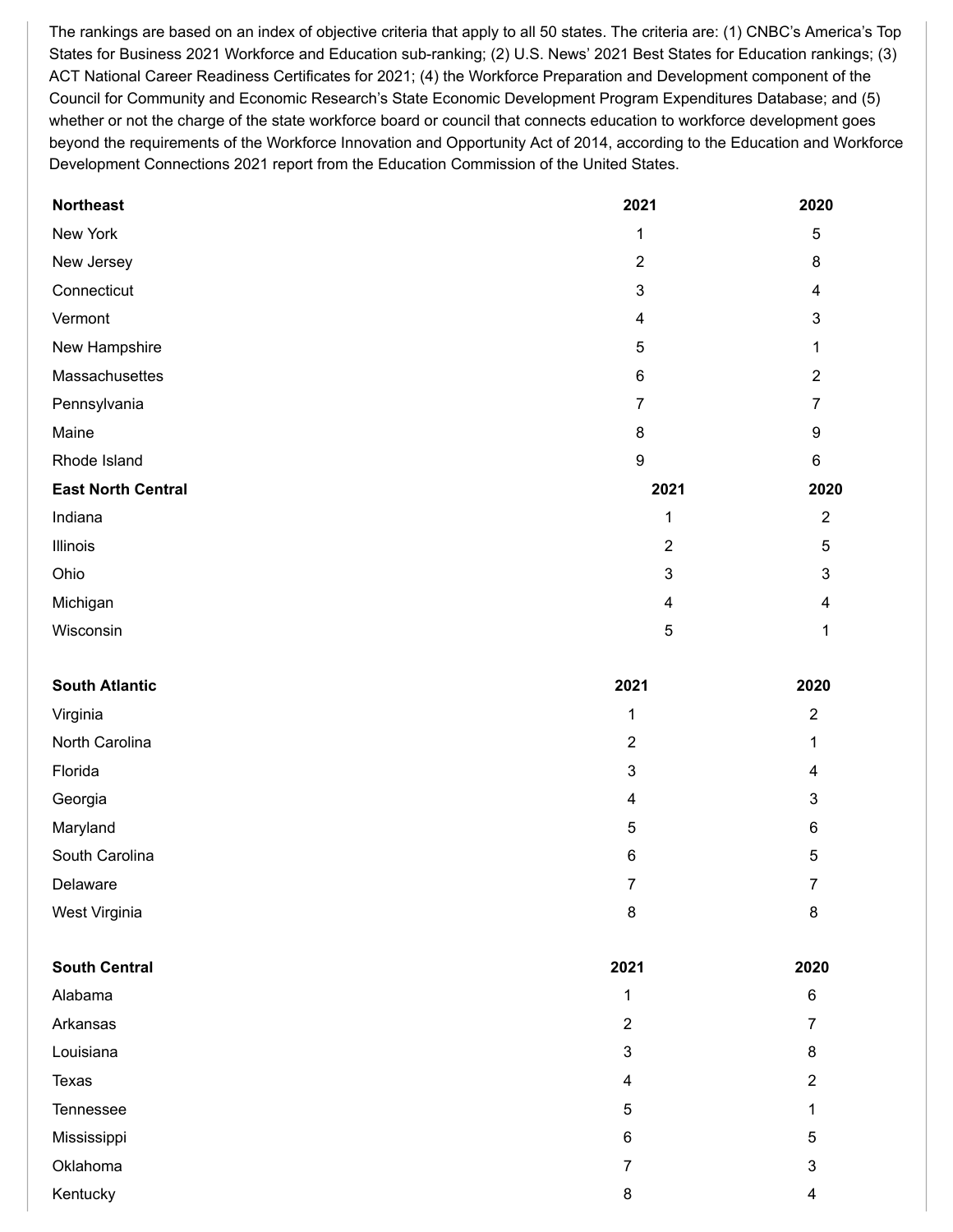| <b>West North Central</b> | 2021                    | 2020                    |
|---------------------------|-------------------------|-------------------------|
| lowa                      | $\mathbf{1}$            | $\overline{2}$          |
| Kansas                    | $\mathbf 2$             | $\overline{7}$          |
| North Dakota              | 3                       | 5                       |
| Minnesota                 | $\overline{4}$          | $\mathbf{3}$            |
| South Dakota              | 5                       | $\overline{4}$          |
| Missouri                  | $\,6$                   | $\,6\,$                 |
| Nebraska                  | $\overline{7}$          | 1                       |
|                           |                         |                         |
| <b>Mountain</b>           | 2021                    | 2020                    |
| Idaho                     | $\mathbf{1}$            | 5                       |
| Colorado                  | $\overline{2}$          | $\mathbf 2$             |
| New Mexico                | 3                       | $\bf 8$                 |
| Nevada                    | $\overline{\mathbf{4}}$ | $\mathfrak{S}$          |
| Utah                      | $\sqrt{5}$              | $\mathbf{1}$            |
| Arizona                   | 6                       | $\overline{\mathbf{4}}$ |
| Montana                   | $\overline{7}$          | $\overline{7}$          |
| Wyoming                   | 8                       | $\,6\,$                 |
|                           |                         |                         |
| <b>Pacific</b>            | 2021                    | 2020                    |
| California                | $\mathbf{1}$            | 3                       |
| Washington                | $\overline{2}$          | $\mathbf{1}$            |
| Oregon                    | 3                       | $\overline{2}$          |
| Hawaii                    | $\overline{\mathbf{4}}$ | 5                       |
| Alaska                    | 5                       | 4                       |
|                           |                         |                         |

Final Score: Rural Counties for the Win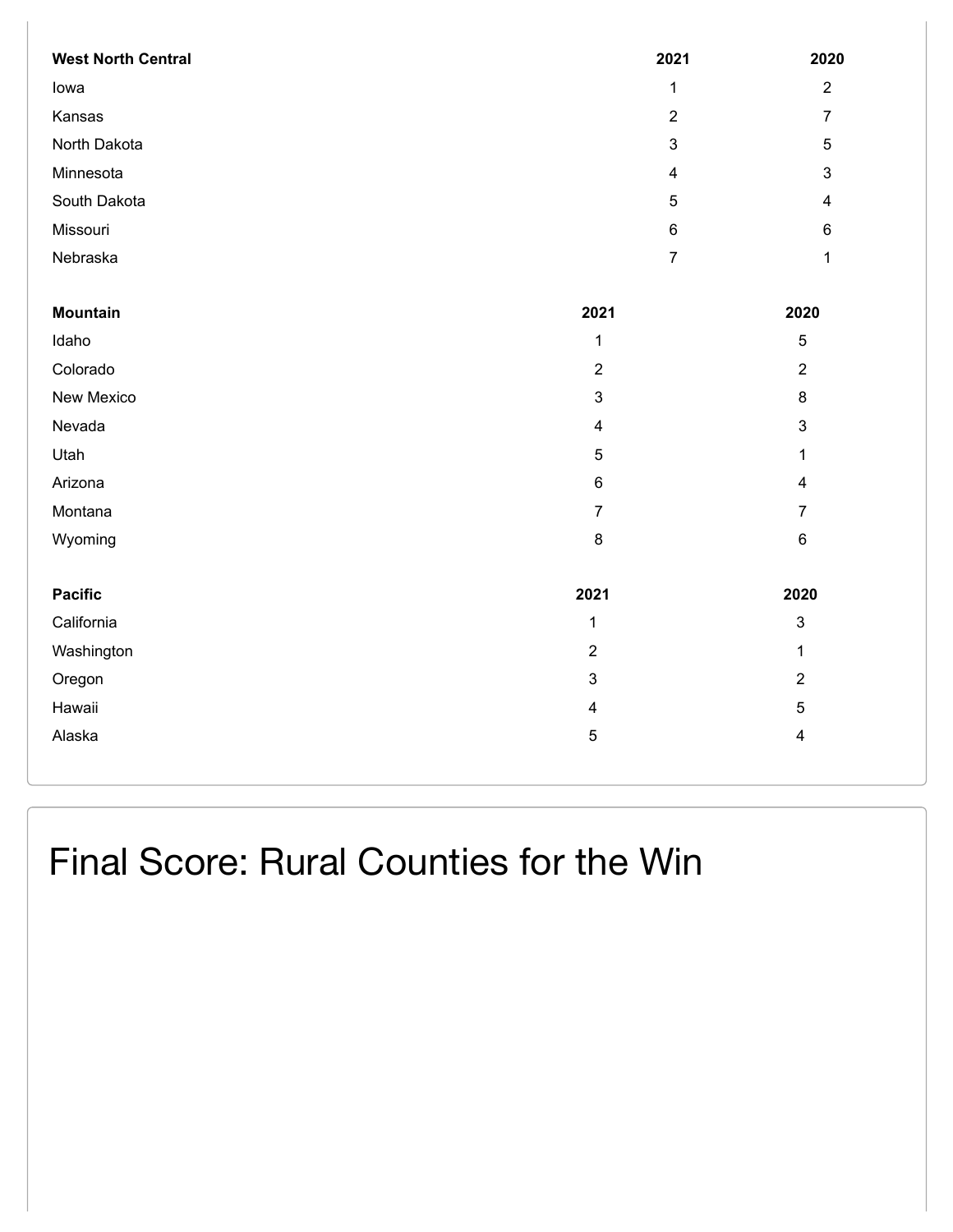

*Drew Repp, Content Manager, Emsi*

McKinsey estimates that by 2020, the world will face a shortage of more than 40 million college workers. It's a shortage that promises to affect and exacerbate every other type of scarcity problem, according to Moscow, Idaho-based Emsi, which specializes in data-driven economic modeling. Without highly skilled workers, innovation that solves global problems, wages that drive economic prosperity, and public investment that funds infrastructure and education, all fall by the wayside.

In November, Emsi released its fourth annual Talent Attraction Scorecard, which shows the large counties (100,000 and above population) and small counties (5,000 to 100,000) that aren't just importing talent. They're making strides with a pre-existing population that's significantly smaller than average. More importantly, they are largely rural counties in the West and the South, and they're punching above their weight in the talent attractiveness arena.

"By leveraging their existing strengths, many communities across the country are spurring talent attraction," explains Drew Repp, Emsi's content manager. "Western cities, small southern counties, and the Sunbelt are all capitalizing on their unique traits, and not chasing something they aren't."

### **What Worked Before Works Now**

Repp says the Scorecard reinforces what many in the West are feeling: "Cities with outdoor amenities and an attractive lifestyle are luring workers. In the South, small counties are seeing massive capital investments by energy companies, resulting in both construction and new jobs. The Sunbelt continues to take advantage of its post-WWII population growth, now coupling the past migration with skilled jobs. Whether conscious of it or not, these regions are garnering benefits from existing assets."

Examples? Repp says Fort Collins, Colorado, and Kalispell, Montana, are capturing remote workers, potentially as a result of creative class and digital workers fleeing expensive coastal markets. "Respite is found in these local markets largely because of what they've always been: affordable and with accessible outdoors," he relates. "Cameron Parish in Louisiana hasn't shied away from being a transportation and

### Large Counties

Duval County, FL Maricopa County, AZ Clark County, NV Collin County, TX Riverside County, CA King County, WA Fulton County, GA Berkeley County, SC Wake County, NC Denton County, TX

### Small Counties

Cameron County, LA Twiggs County, GA Burke County, GA Johnston County, OK Reeves County, TX Jackson County, WY Moore County, TN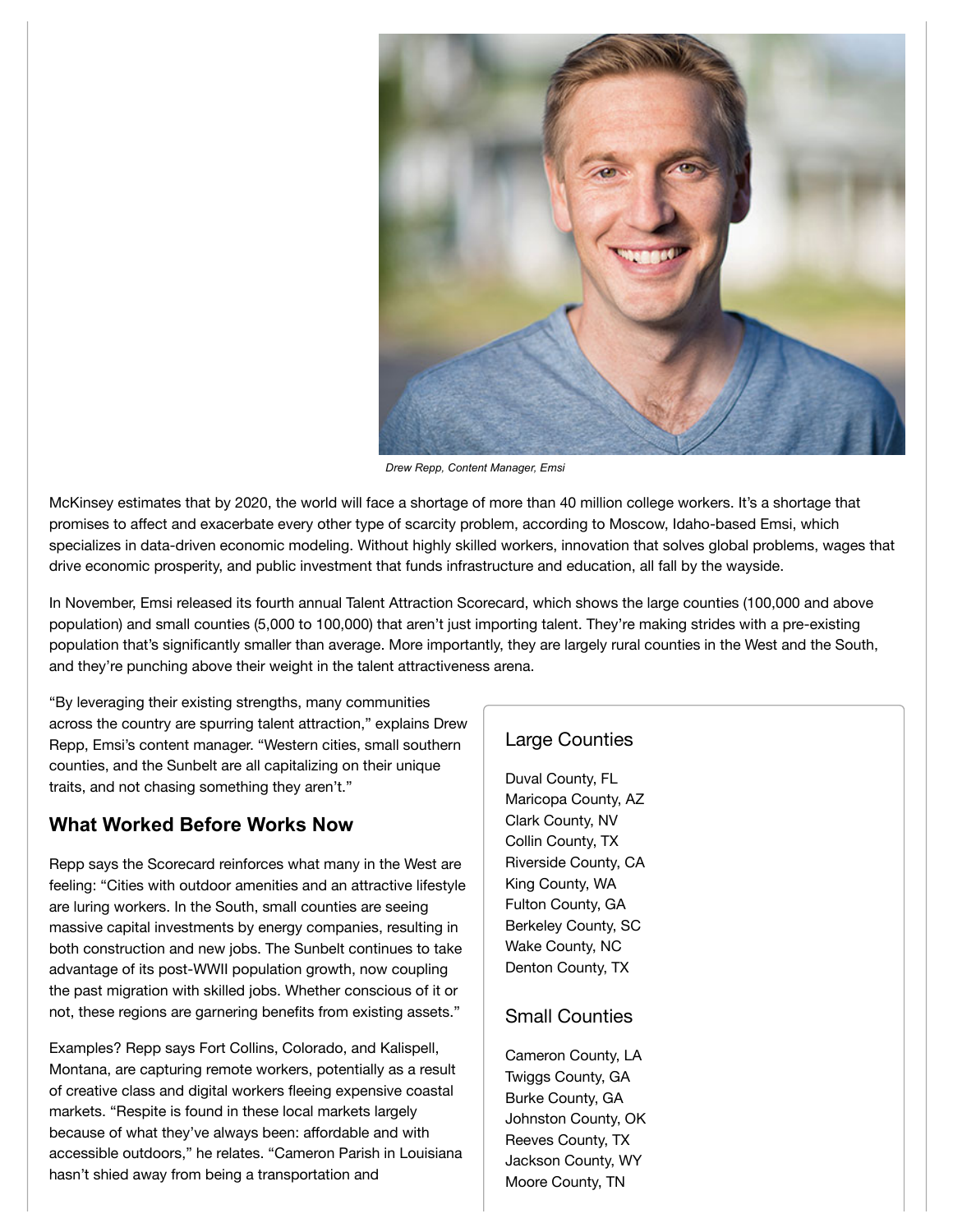petrochemical center on the Gulf Coast, as seen by existing companies making major investments. The result has been an 88% increase in jobs over the last five years."

Martin County, TX Hartley County, TX Holmes County, OH

The Talent Attraction Scorecard takes a deeper dive into the

trends that can help identify where talent is currently developing, the next potential hot spots and markets that are cooling. "Marshall County, West Virginia, has steadily climbed more than 2,000 spots to No. 40 among counties with fewer than 100,000 people," Repp illustrates. "Meanwhile, Travis County, Texas, home to Austin, ranked No. 1 in 2016 among large counties and has since plummeted while other counties in the Austin metro have been fast climbers."

### **Mark Arend**

Editor in Chief of Site Selection magazine

Mark Arend has been editor in chief of Site Selection magazine since 2001. Prior to joining the editorial staff in 1997, he worked for 10 years in New York City at Wall Street Computer Review, ABA Banking Journal and Global Investment Technology. Mark graduated from the University of Hartford (Conn.) in 1985 and lives near Atlanta, Georgia.



Latest Articles from this Author

[Editor's View:](https://siteselection.com/issues/2022/jan/these-are-not-the-good-old-days.cfm) These Are Not the Good Old Days

Workforce Development Rankings: The 2022 Regional Workforce [Development](https://siteselection.com/issues/2022/jan/workforce-development-rankings-2022.cfm) Rankings

Corporate [Headquarters:](https://siteselection.com/cc/georgia/2021/brands-large-and-small-find-success-in-georgia.cfm) Brands Large and Small Find Success in Georgia



RSS [FEED](https://siteselection.com/mark-arend.cfm?xml=Mark%20Arend%20RSS%20Reed,RSS2.0) View all [Stories from](https://siteselection.com/mark-arend.cfm) this Author >>>



Related Articles

**[MILITARY VETERANS:](https://siteselection.com/cc/workforce2021/2022/home-base-iowa-connects-in-all-the-right-ways.cfm?utm_source=Sidebar&utm_medium=Web&utm_campaign=Optimize&utm_content=RA)** Home Base Iowa Connects In All the Right Ways (Jan 10, 2022)

**[HIGHER EDUCATION:](https://siteselection.com/cc/workforce2021/2022/collaboration-is-king-in-virginia.cfm?utm_source=Sidebar&utm_medium=Web&utm_campaign=Optimize&utm_content=RA)** Collaboration Is King in Virginia (Jan 10, 2022)

**RETENTION:** Employee Retention [Insights from](https://siteselection.com/cc/workforce2021/2022/employee-retention-insights-from-work-institute.cfm?utm_source=Sidebar&utm_medium=Web&utm_campaign=Optimize&utm_content=RA) Work Institute (Jan 8, 2022)

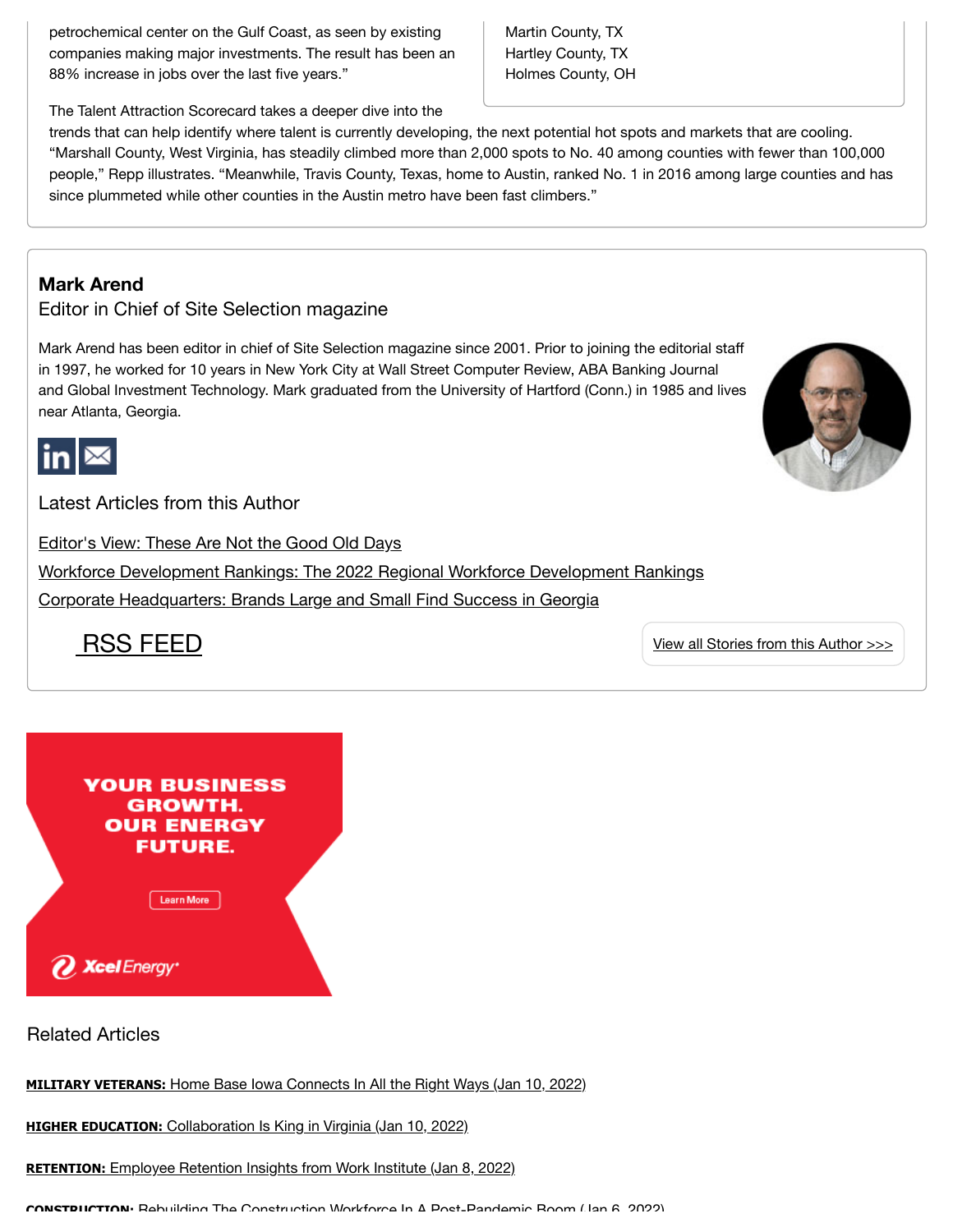**CONSTRUCTION:** Rebuilding The Construction Workforce In A [Post-Pandemic](https://siteselection.com/cc/workforce2021/2022/rebuilding-the-construction-workforce-in-a-post-pandemic-boom.cfm?utm_source=Sidebar&utm_medium=Web&utm_campaign=Optimize&utm_content=RA) Boom (Jan 6, 2022)

**[COVID-19 WORKFORCE:](https://siteselection.com/cc/workforce2021/2022/go-on-the-offensive.cfm?utm_source=Sidebar&utm_medium=Web&utm_campaign=Optimize&utm_content=RA)** Go on the offensive (Jan 6, 2022)

**OVERVIEW:** The Top 10 [Workforce](https://siteselection.com/cc/workforce2021/2022/the-top-10-workforce-issues-of-2022.cfm?utm_source=Sidebar&utm_medium=Web&utm_campaign=Optimize&utm_content=RA) Issues of 2022 (Jan 3, 2022)

**[WORKFORCE:](https://siteselection.com/cc/georgia/2021/hit-the-ground-running.cfm?utm_source=Sidebar&utm_medium=Web&utm_campaign=Optimize&utm_content=RA)** Hit the Ground Running (Dec 14, 2021)

**[BUSINESS CLIMATE OVERVIEW:](https://siteselection.com/cc/washington/2021/the-anatomy-of-a-no-1-ranking.cfm?utm_source=Sidebar&utm_medium=Web&utm_campaign=Optimize&utm_content=RA)** The Anatomy of a No 1 Ranking (Nov 1, 2021)

## Subscribe to Site Selection

# [SIGN](https://siteselection.com/newsletter-subscription.cfm) ME UP

Most Popular Articles

**[COVER STORY:](https://siteselection.com/cc/idaho/2017/cover-story.cfm?utm_source=Sidebar&utm_medium=Web&utm_campaign=Optimize&utm_content=MP)** Tied to the Land (Dec 19, 2016)

**[LABOR AND LOGISTICS:](https://siteselection.com/issues/2010/sep/Labor-and-Logistics.cfm?utm_source=Sidebar&utm_medium=Web&utm_campaign=Optimize&utm_content=MP)** Georgia's Strategic Assets for the Global Marketplace (Oct 28, 2010)

**[COLUMBUS, OHIO:](https://siteselection.com/issues/2013/jan/columbus.cfm?utm_source=Sidebar&utm_medium=Web&utm_campaign=Optimize&utm_content=MP)** Moving the Chains (Jan 24, 2013)

**[CANADA'S BEST LOCATIONS:](https://siteselection.com/issues/2015/sep/canadas-best-locations.cfm?utm_source=Sidebar&utm_medium=Web&utm_campaign=Optimize&utm_content=MP)** Wonderlands (Sep 1, 2015)

**OREGON:** How To [Perform](https://siteselection.com/issues/2015/jan/oregon.cfm?utm_source=Sidebar&utm_medium=Web&utm_campaign=Optimize&utm_content=MP) (Jan 29, 2015)

**[SAXONY-ANHALT, GERMANY:](https://siteselection.com/ssinternational/2012/oct/ip-saxony-anhalt.cfm?utm_source=Sidebar&utm_medium=Web&utm_campaign=Optimize&utm_content=MP)** High Standards (Oct 17, 2012)

**[THE RURAL ADVANTAGE:](https://siteselection.com/issues/2012/sep/rural-advantage.cfm?utm_source=Sidebar&utm_medium=Web&utm_campaign=Optimize&utm_content=MP)** Middle of Somewhere (Sep 13, 2012)

**[INTEL POPS THE CORK:](https://siteselection.com/ssinsider/bbdeal/Intel-Pops-the-Cork.cfm?utm_source=Sidebar&utm_medium=Web&utm_campaign=Optimize&utm_content=MP)** Oregon and Arizona welcome huge new R&D and manufacturing investments. (Nov 5, 2010)